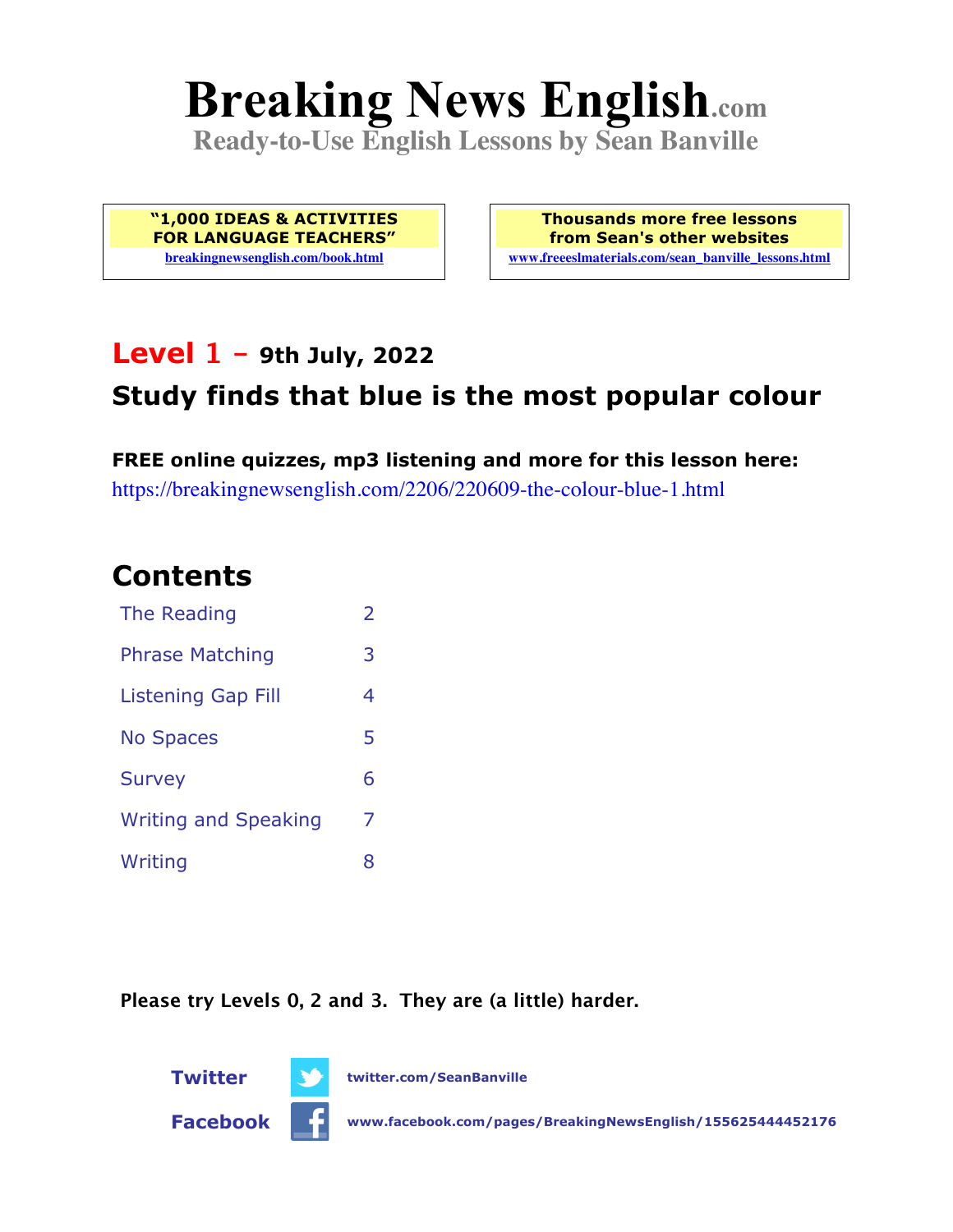## **THE READING**

From https://breakingnewsenglish.com/2206/220609-the-colour-blue-1.html

 Everyone has a favourite colour. We usually like it all our lives. A new study from the BBC found that the most common favourite colour is blue. It also found that people change the colours they like as they get older. Experiences in life also change the way people feel about colour. Many people like darker colours as they get older. The BBC said dark yellowishbrown was the world's least liked colour.

 The BBC found that blue has been a favourite colour since the 1800s. Most people's experiences of blue are positive. Many colours in nature are blue, especially the sea and sky. A blue sky makes people happy. A negative association with blue is in the English language. In English, people say they are "feeling blue". This means they feel sad. Sport sometimes helps people choose a favourite colour. Many people like the colour of their favourite team.

Sources: https://www.**bbc.com**/future/article/20220601-what-your-favourite-colour-says-about-you https://www.**popularmechanics.com**/science/a40207932/why-blue-is-probably-your-favoritecolor/ https://www.**msn.com**/en-us/news/technology/blue-is-probably-your-favorite-color-heres-whyaccording-to-science/ar-AAY9c7t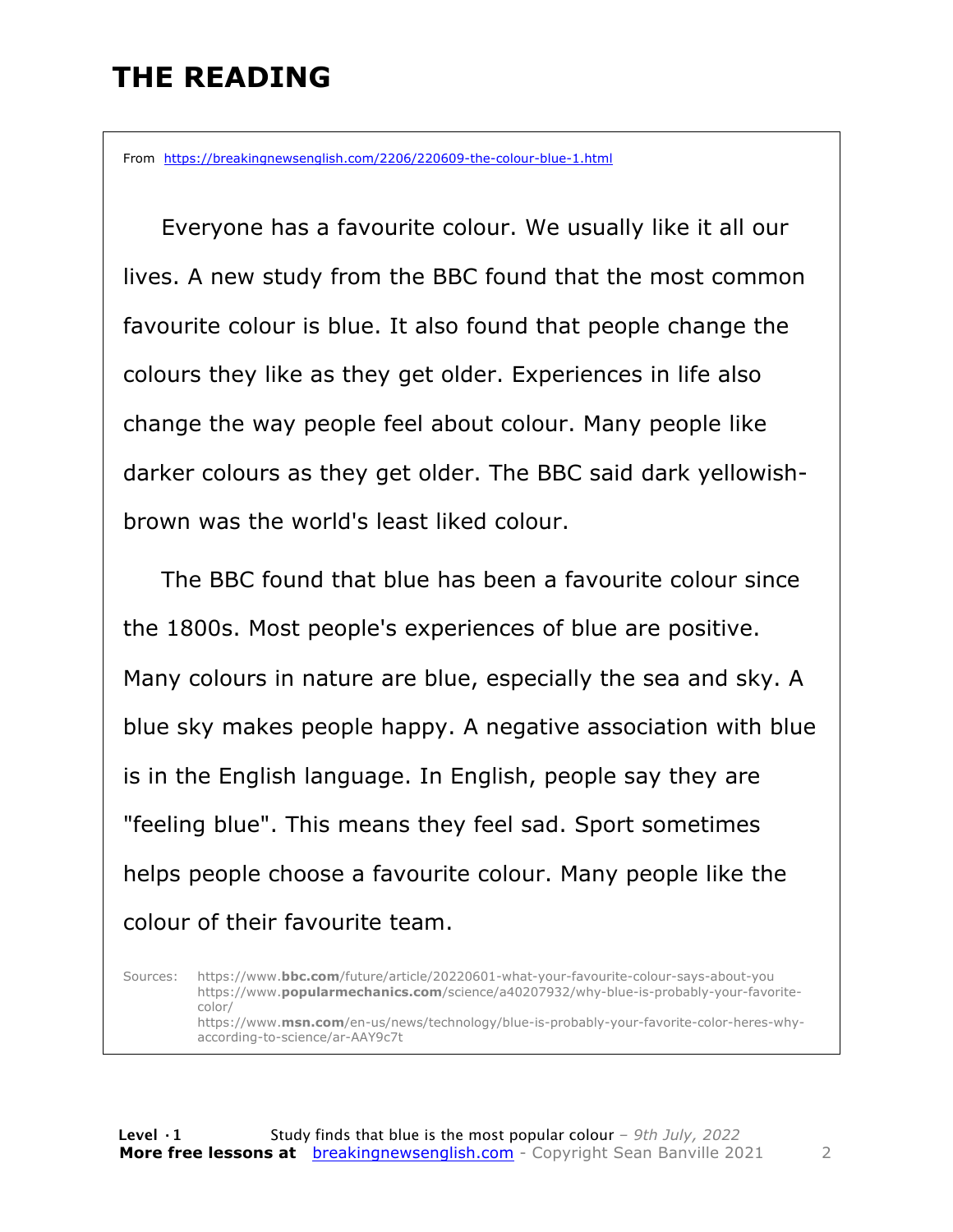# **PHRASE MATCHING**

From https://breakingnewsenglish.com/2206/220609-the-colour-blue-1.html

#### **PARAGRAPH ONE:**

| 1. Everyone has a             |    | a. in life           |
|-------------------------------|----|----------------------|
| 2. We usually like it         |    | b. from the BBC      |
| 3. A new study                |    | c. colours they like |
| 4. the most                   |    | d. about colour      |
| 5. people change the          |    | e. all our lives     |
| 6. experiences                | f. | common               |
| 7. change the way people feel | g. | brown                |
| 8. dark yellowish-            |    | h. favourite colour  |
|                               |    |                      |

#### **PARAGRAPH TWO:**

| 1. a favourite colour since     |    | a. feel sad           |
|---------------------------------|----|-----------------------|
| 2. people's experiences of blue |    | b. like the colour    |
| 3. a negative                   |    | c. language           |
| 4. the English                  | d. | team                  |
| 5. This means they              |    | e. the 1800s          |
| 6. Sport sometimes helps        | f. | association with blue |
| 7. Many people                  | q. | people choose         |
| 8. their favourite              |    | h. are positive       |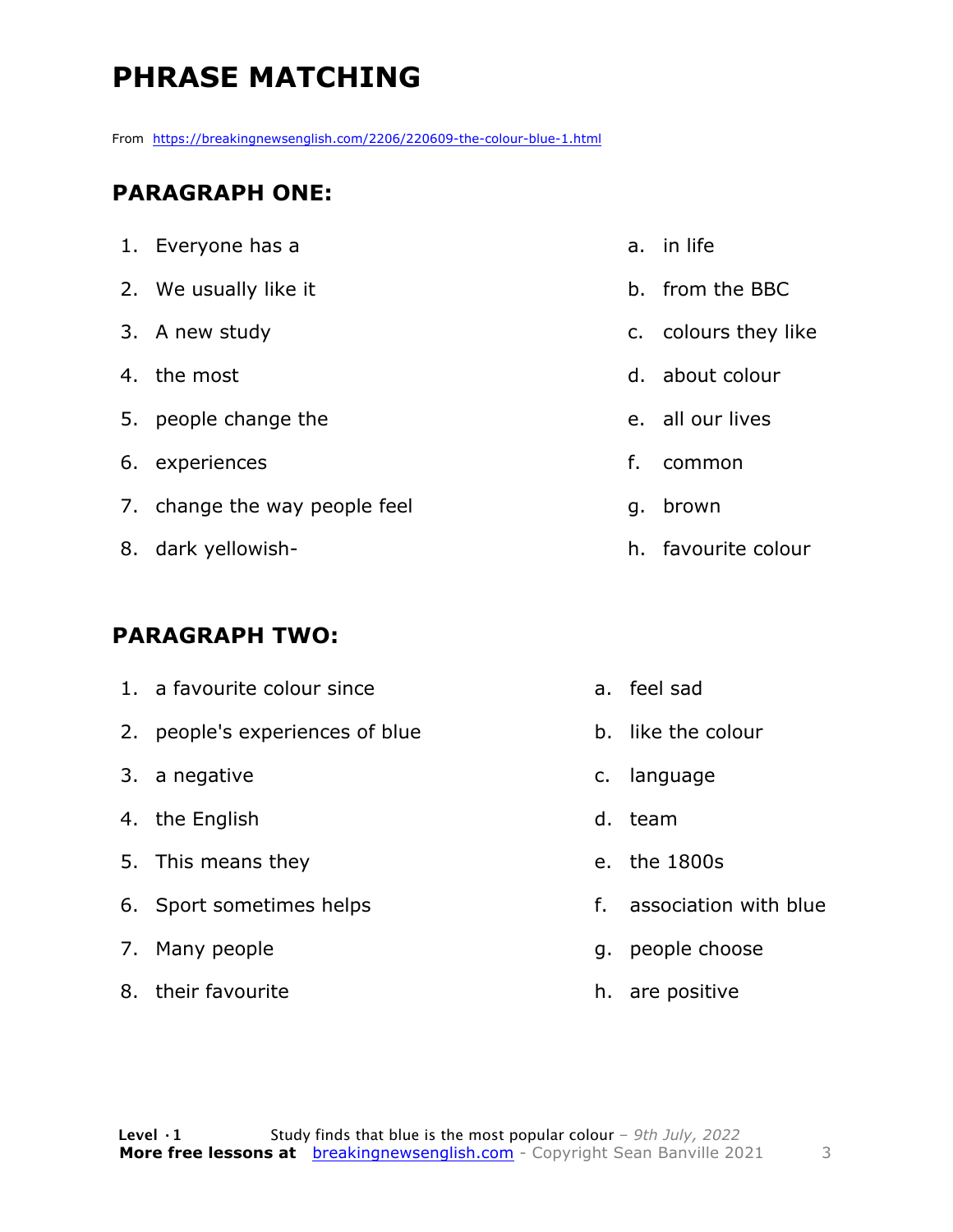# **LISTEN AND FILL IN THE GAPS**

From https://breakingnewsenglish.com/2206/220609-the-colour-blue-1.html

| Everyone has a favourite colour. We usually                                 |  |  |  |  |  |  |  |      |
|-----------------------------------------------------------------------------|--|--|--|--|--|--|--|------|
|                                                                             |  |  |  |  |  |  |  |      |
| found that (2) _______________________________ favourite colour is blue. It |  |  |  |  |  |  |  |      |
| also found that people change the colours they like                         |  |  |  |  |  |  |  |      |
|                                                                             |  |  |  |  |  |  |  |      |
|                                                                             |  |  |  |  |  |  |  |      |
| darker colours as they get older. The BBC said                              |  |  |  |  |  |  |  |      |
| $(5)$ $\qquad \qquad$ was the world's                                       |  |  |  |  |  |  |  |      |
|                                                                             |  |  |  |  |  |  |  |      |
| since the 1800s. Most people's experiences of                               |  |  |  |  |  |  |  |      |
| (8) ___________________________. Many colours in nature are blue,           |  |  |  |  |  |  |  |      |
| especially the sea and sky. A blue sky (9) _______________________________. |  |  |  |  |  |  |  |      |
|                                                                             |  |  |  |  |  |  |  |      |
| In English, people say they are "feeling blue". This means                  |  |  |  |  |  |  |  |      |
|                                                                             |  |  |  |  |  |  |  |      |
| choose a favourite colour. Many people                                      |  |  |  |  |  |  |  | like |
|                                                                             |  |  |  |  |  |  |  |      |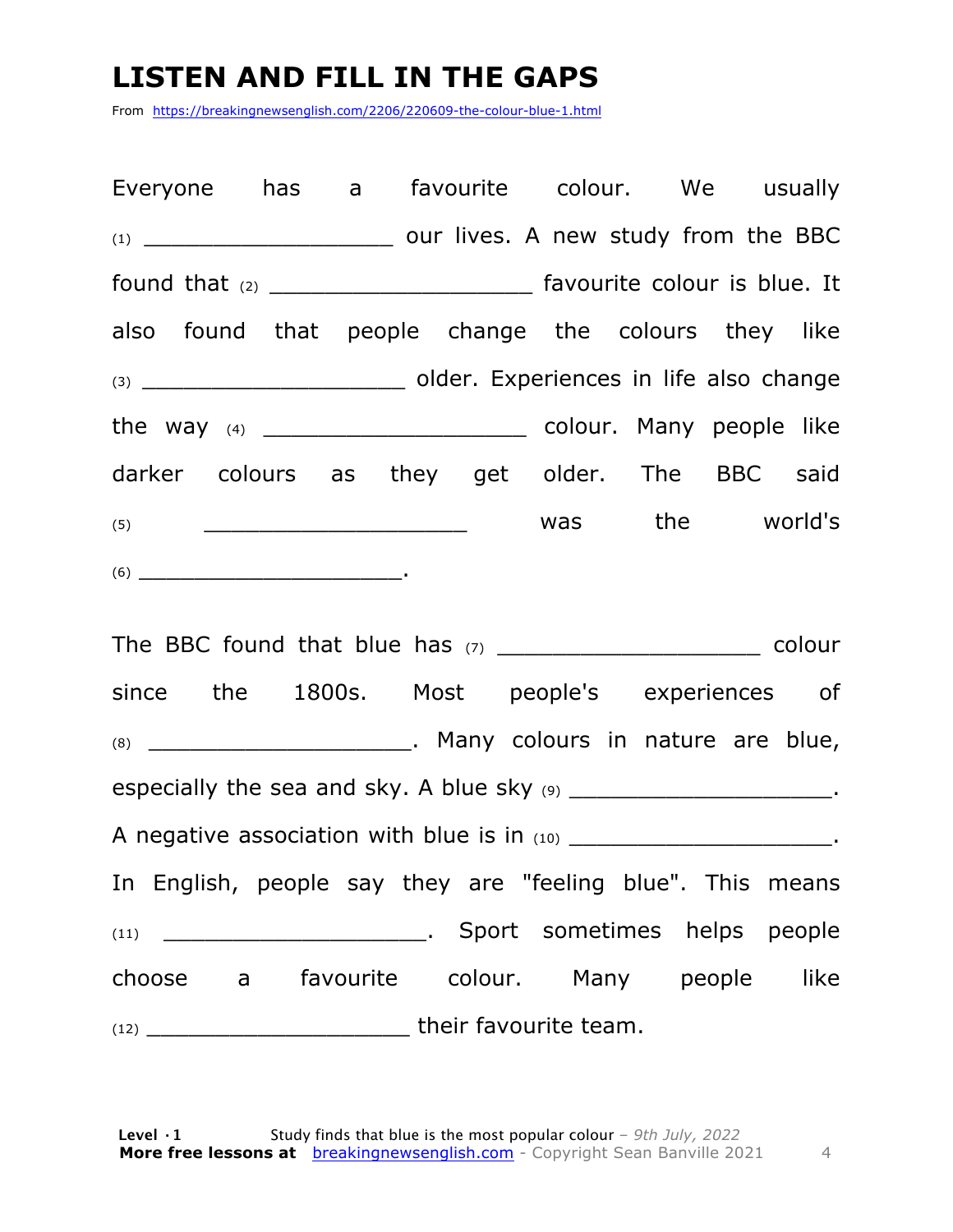# **PUT A SLASH ( / )WHERE THE SPACES ARE**

From https://breakingnewsenglish.com/2206/220609-the-colour-blue-1.html

Everyonehasafavouritecolour.Weusuallylikeitallourlives.Anewstudy fromtheBBCfoundthatthemostcommonfavouritecolourisblue.Italsof oundthatpeoplechangethecolourstheylikeastheygetolder.Experienc esinlifealsochangethewaypeoplefeelaboutcolour.Manypeoplelikeda rkercoloursastheygetolder.TheBBCsaiddarkyellowish-brownwasth eworld'sleastlikedcolour.TheBBCfoundthatbluehasbeenafavouritec oloursincethe1800s.Mostpeople'sexperiencesofbluearepositive.Ma nycoloursinnatureareblue,especiallytheseaandsky.Ablueskymakes peoplehappy.AnegativeassociationwithblueisintheEnglishlanguage. InEnglish,peoplesaytheyare"feelingblue".Thismeanstheyfeelsad.S portsometimeshelpspeoplechooseafavouritecolour.Manypeoplelike thecolouroftheirfavouriteteam.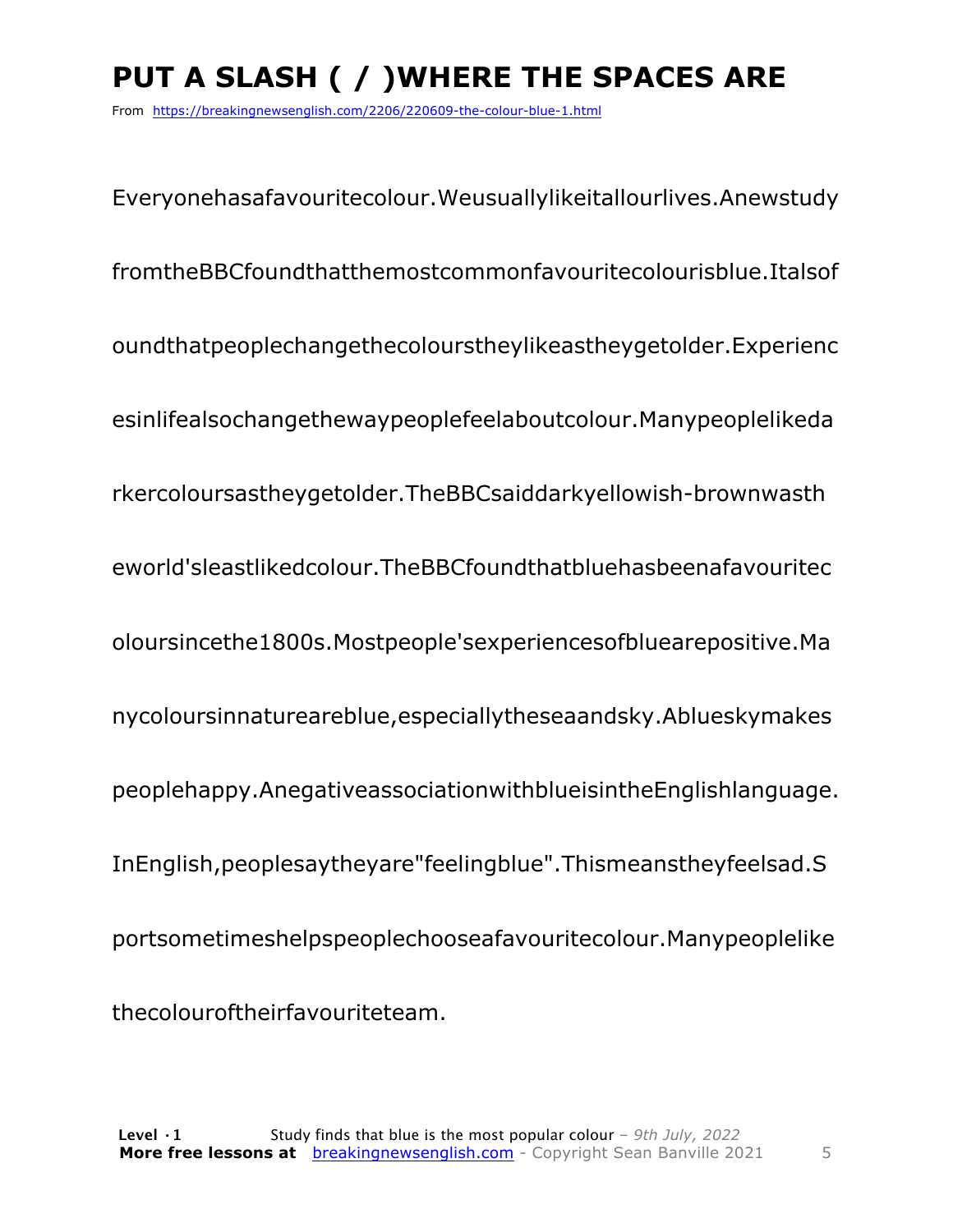# **THE COLOUR BLUE SURVEY**

From https://breakingnewsenglish.com/2206/220609-the-colour-blue-4.html

Write five GOOD questions about the colour blue in the table. Do this in pairs. Each student must write the questions on his / her own paper.

When you have finished, interview other students. Write down their answers.

|      | STUDENT 1 | STUDENT 2 | STUDENT 3 |
|------|-----------|-----------|-----------|
| Q.1. |           |           |           |
| Q.2. |           |           |           |
| Q.3. |           |           |           |
| Q.4. |           |           |           |
| Q.5. |           |           |           |

- Now return to your original partner and share and talk about what you found out. Change partners often.
- Make mini-presentations to other groups on your findings.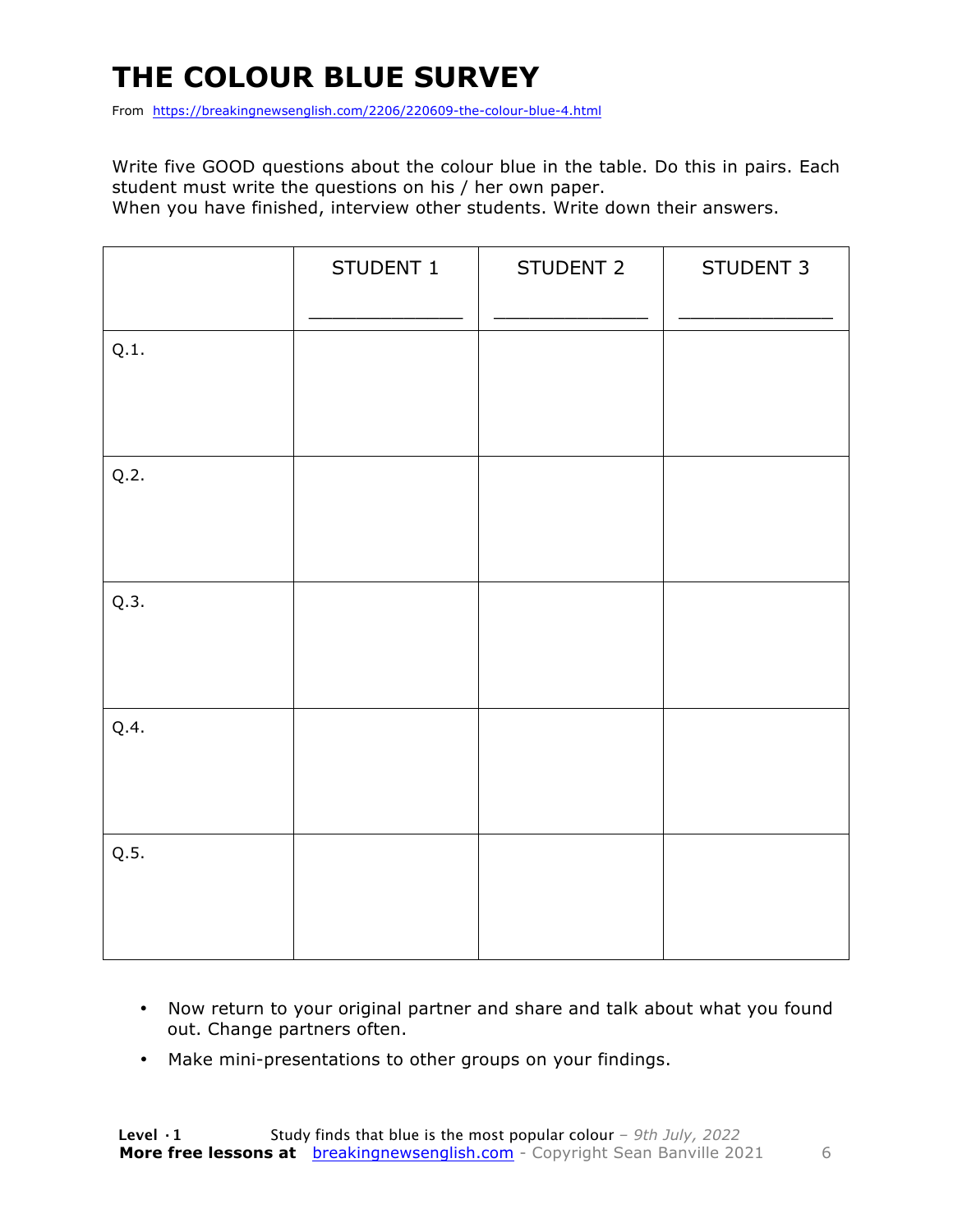### **WRITE QUESTIONS & ASK YOUR PARTNER(S)**

Student A: Do not show these to your speaking partner(s).

| a) |  |  |
|----|--|--|
| b) |  |  |
| c) |  |  |
| d) |  |  |
| e) |  |  |
| f) |  |  |
|    |  |  |

*Study finds that blue is the most popular colour – 9th July, 2022* More free lessons at breakingnewsenglish.com

### **WRITE QUESTIONS & ASK YOUR PARTNER(S)**

-----------------------------------------------------------------------------

Student B: Do not show these to your speaking partner(s).

| a) |  |  |
|----|--|--|
| b) |  |  |
| c) |  |  |
| d) |  |  |
| e) |  |  |
| f) |  |  |
|    |  |  |